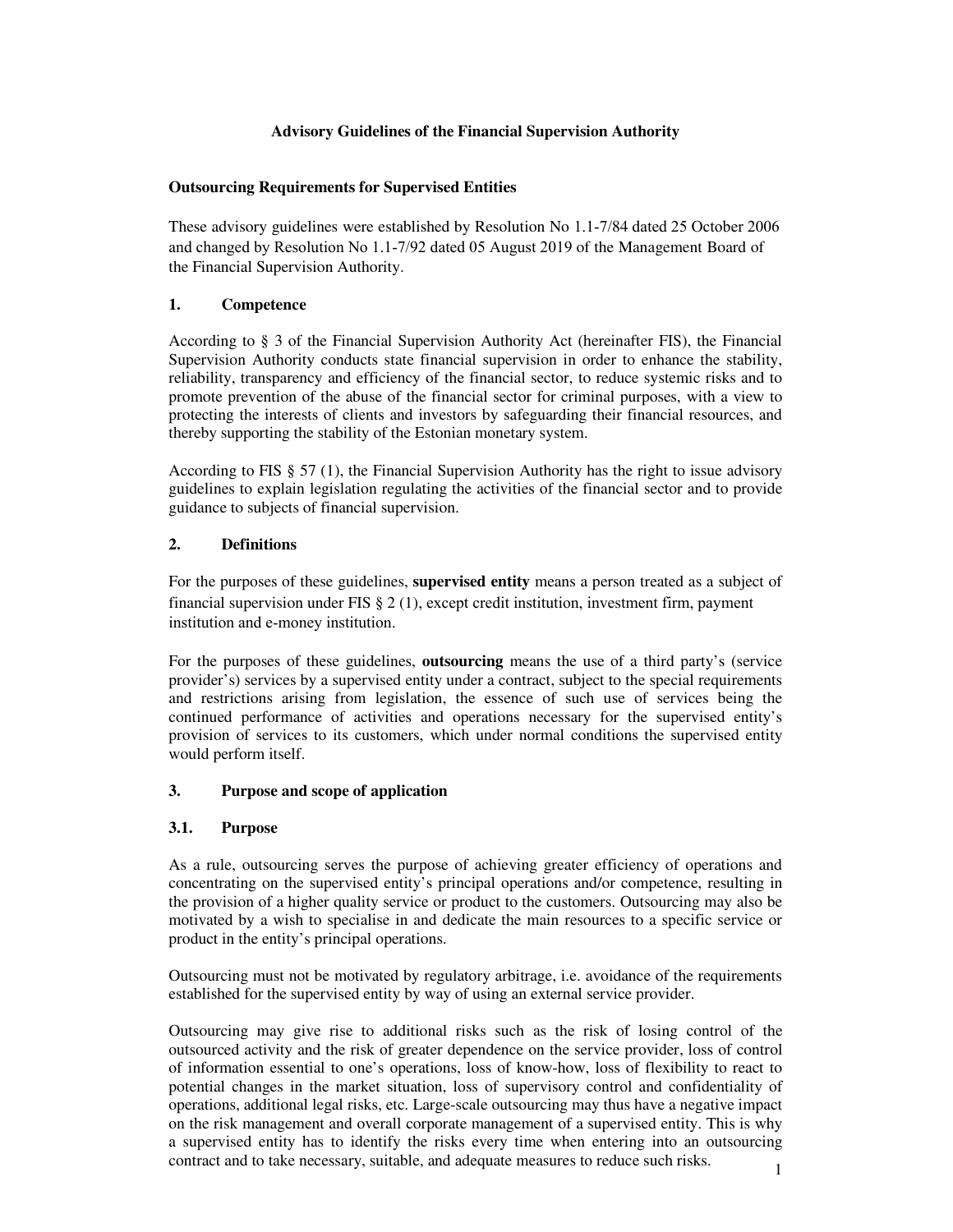Efficient identification, management and hedging of outsourcing risks is facilitated by the existence of clear rules, efficient risk management, measures to ensure business continuity, clear and adequate outsourcing contracts, and extensive background studies of the service provider to assess whether the latter has the necessary and adequate resources for providing the service.

The entry into an outsourcing contract for a specific activity, performance of the acts required prior to entry into a contract, and the scope of it (including the scope of these guidelines), as well as day-to-day supervision are at a supervised entity's discretion, based on all the material circumstances and keeping in mind the best interests of the customers, above all.

A supervised entity must take necessary and adequate measures, taking into account all the circumstances, in order to outsource activities only to persons who are able to provide the required services and have taken adequate measures to hedge the accompanying risks.

A supervised entity must be able to prove to the supervision authority, at any time, that the entity has taken necessary and suitable risk management measures, in order to ensure continuous compliance with the requirements applicable to their activities, among other things.

## **3.2. Scope of the guidelines**

 $\overline{a}$ 

These guidelines establish the advisory and general code of practice and guidelines for supervised entities for outsourcing, by explaining the requirements of legislation, taking into account international practice in the relevant area and the recommendations of international organisations<sup>1</sup>.

These advisory guidelines are a general mapping of the circumstances relevant to outsourcing.

The importance of the outsourced activity in the supervised entity's operations should be taken into account when applying these guidelines. When a less important activity is outsourced and the accompanying risks are, hence, also less important, the requirements of these guidelines may be applied to a lesser extent; application also depends on the specific service provider, taking into account the relevant circumstances and risks pertaining to the service provider (e.g. the service provider is an undertaking controlled by the supervised entity or is subject to state supervision; in the latter case the nature and scope of such supervision should be taken into account).

Outsourcing may concern individual activities that form a part of the services a supervised entity provides to its customers, or it may cover a group of activities that forms the core of the services provided by the supervised entity to its customers.

The concept also applies to IT services and other activities that directly support the principal operations.

 $1$ <sup>1</sup> These guidelines are applicable subject to the requirements of legislation. Special requirements governing outsourcing by supervised entities are laid down in the Investment Fund Act (hereinafter IFS) and the Insurance Activities Act (hereinafter KindlTS).

See also The Joint Forum (Basel Committee on Banking Supervision, International Organization of Securities Commissions, International association of Insurance Supervisors), Outsourcing in Financial Services, February 2005; Technical Committee of the International Organization of Securities Commissions, Principles on Outsourcing of Financial Services for Market Intermediaries, February 2005; Committee of European Banking Supervisors, Consultation Paper, Standards on Outsourcing, April 2006.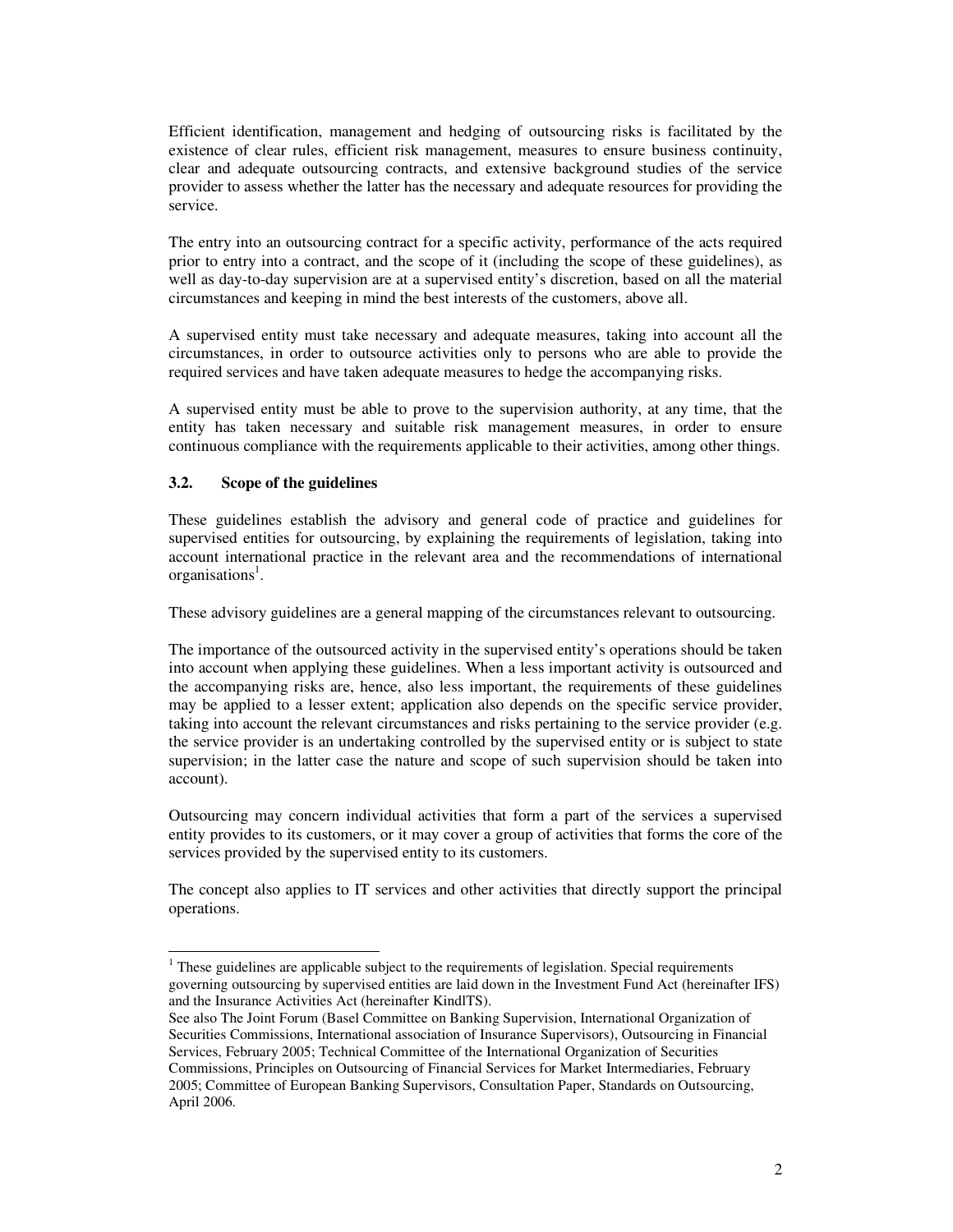Outsourced services may include without limitation: IT software development and maintenance, IT infrastructure maintenance, management of investments, marketing, physical security, cash handling, internal audit, etc.

Outsourcing does not cover the **purchase of goods or services** that a supervised entity does not, as a rule, offer or provide to its customers in the course of its operations and that does not, as a rule, involve the transfer of or ongoing access to a supervised entity's confidential information (including customer information)<sup>2</sup>. At the same time, a supervised entity shall, taking into account the relevant circumstances of the legal relationship arising from such contracts, take the necessary measures to ensure that the purchased service or product is suitable for achieving its goal.

Purchased services may include: real estate management, cleaning, catering, personnel accounting, financial accounting, etc.

The requirements of legislation as well as of other advisory guidelines of the Financial Supervision Authority shall be taken into account in the application of these guidelines. Where the legislation provides for special requirements, these shall be followed.

The "comply or explain" principle should be taken into account in the application of these guidelines: if necessary, a supervised entity must be able to explain why it is not applying or is only partly applying any of the paragraphs of these guidelines.

The guidelines should be applied, and any interpretation problems should be solved, following the principle of reasonability, taking into account the purpose of these guidelines, and acting in good faith with the diligence expected of a supervised entity.

## **4. Codes and rules of practice**

 $\overline{a}$ 

The purpose of outsourcing is usually a better performance of the obligations arising from the financial services provided by a supervised entity to its customers. A supervised entity itself can give an exact assessment of whether this condition is met, taking account of all the relevant circumstances. Such circumstances depend, among other things, on the structure of the entity, the services it provides, the available competence and other circumstances.

**Based on the above, and in order to ensure the stability, reliability and transparency of a supervised entity's operations, as well as to reduce the risks inherent in its operations, the supervised entity shall established internal codes and rules of conduct governing the outsourcing process (as described in paragraph 4.2 of these guidelines).**

A supervised entity shall take into account the provisions of § 31 (3) of the General Part of the Civil Code Act, according to which the competence of a body of a legal person in private law shall be prescribed by law, the articles of association or the partnership agreement. **The competence of a body of a legal person shall not be transferred to any other body or person.** The general rights and obligations of a legal person in private law arise from the Commercial Code (hereinafter ÄS). These rights and obligations may be specified by specific  $laws<sup>3</sup>$ .

<sup>2</sup> e.g. the purchase of market information services (e.g. Bloomberg, Reuters); certain counselling services such as legal counselling or investment counselling, if the latter does not include the provision of investment services offered directly to customers, real estate management, cleaning, catering, etc.

<sup>&</sup>lt;sup>3</sup> The following references to the provisions governing the activities of companies are references to the provisions regulating the activities of public limited companies, since as a rule, specific laws provide for such a classification requirement for supervised entities.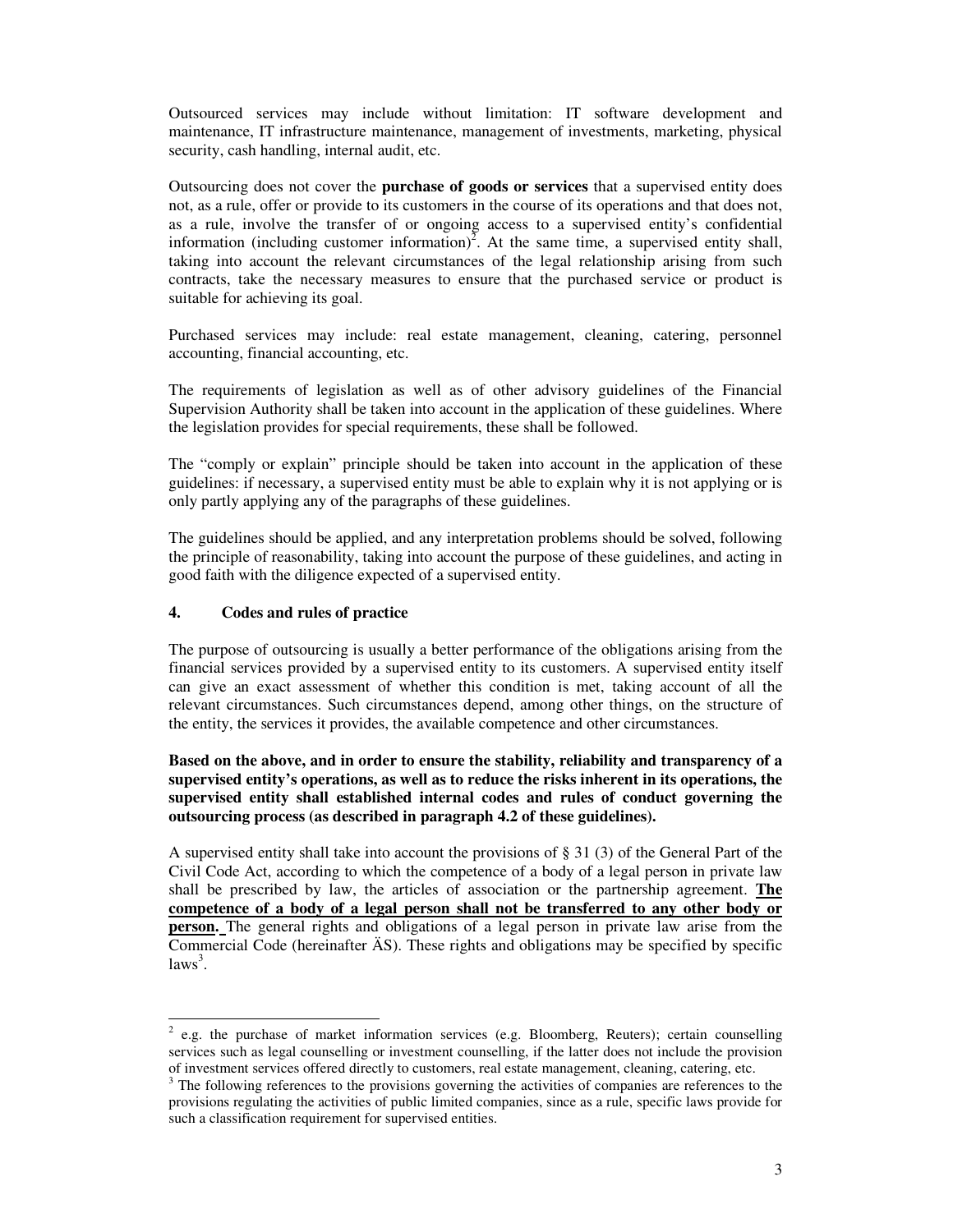# **4.1. Outsourcing strategy (general principles of outsourcing) of a supervised entity**

According to ÄS § 316, the supervisory board shall plan the activities of the public limited company, organise the management of the public limited company, and supervise the activities of the management board. The supervisory board thus has the management competences of planning the company's activities as well as general organisational competence.

Considering the above, it is reasonable that the supervisory board of a supervised entity approve the strategic general principles for outsourcing the supervised entity's activities, and the criteria for mapping and checking the risks accompanying outsourcing, covering, among other things, the following:

## **4.1.1. Conditions and procedure for identifying outsourcing needs**

Upon establishing these conditions and procedure, the following should be defined, subject to the restrictions provided by legislation:

1) the activities, which the supervised entity considers necessary to outsource, and the extent of outsourcing;

2) the strategic and principal operations which the supervised entity is not planning to outsource to third parties;

3) the criteria for assessing whether an activity should be outsourced, including the criteria for defining the importance of an activity for the supervised entity's operations (the impact of the outsourced activity on the supervised entity's operations);

4) the persons competent to decide on outsourcing.

# **4.1.2. Identifying the relationship of an outsourced activity to the overall operating strategy of a supervised entity**

The relationship of an outsourced activity to the operating strategy of the supervised entity should be identified on the basis of the specific outsourced activity as well as the entire set of outsourced activities (the extent to which the activities of a particular line of business may be outsourced and the overall extent of outsourcing allowed). In the general principles of outsourcing, a supervised entity shall set forth the requirement of establishing the above relation and the permitted scope of concentration of risks in the course of the analysis of outsourced activities.

## **4.1.3. Requirements for risk administration and management**

General requirements for the administration and management of the risks of outsourcing shall be defined, including the structural unit competent to check the outsourced activities, by defining the rights and obligations required for performing the tasks. General requirements for the methods and measures of ensuring compliance with regulatory obligations in the event of outsourcing, as well as ensuring business continuity, shall also be established.

# **4.2. A supervised entity's internal outsourcing rules**

According to ÄS § 306, the management board is a directing body of the public limited company, which represents and directs the public limited company, by acting in the most economically purposeful manner. However, this provision poses limits on the management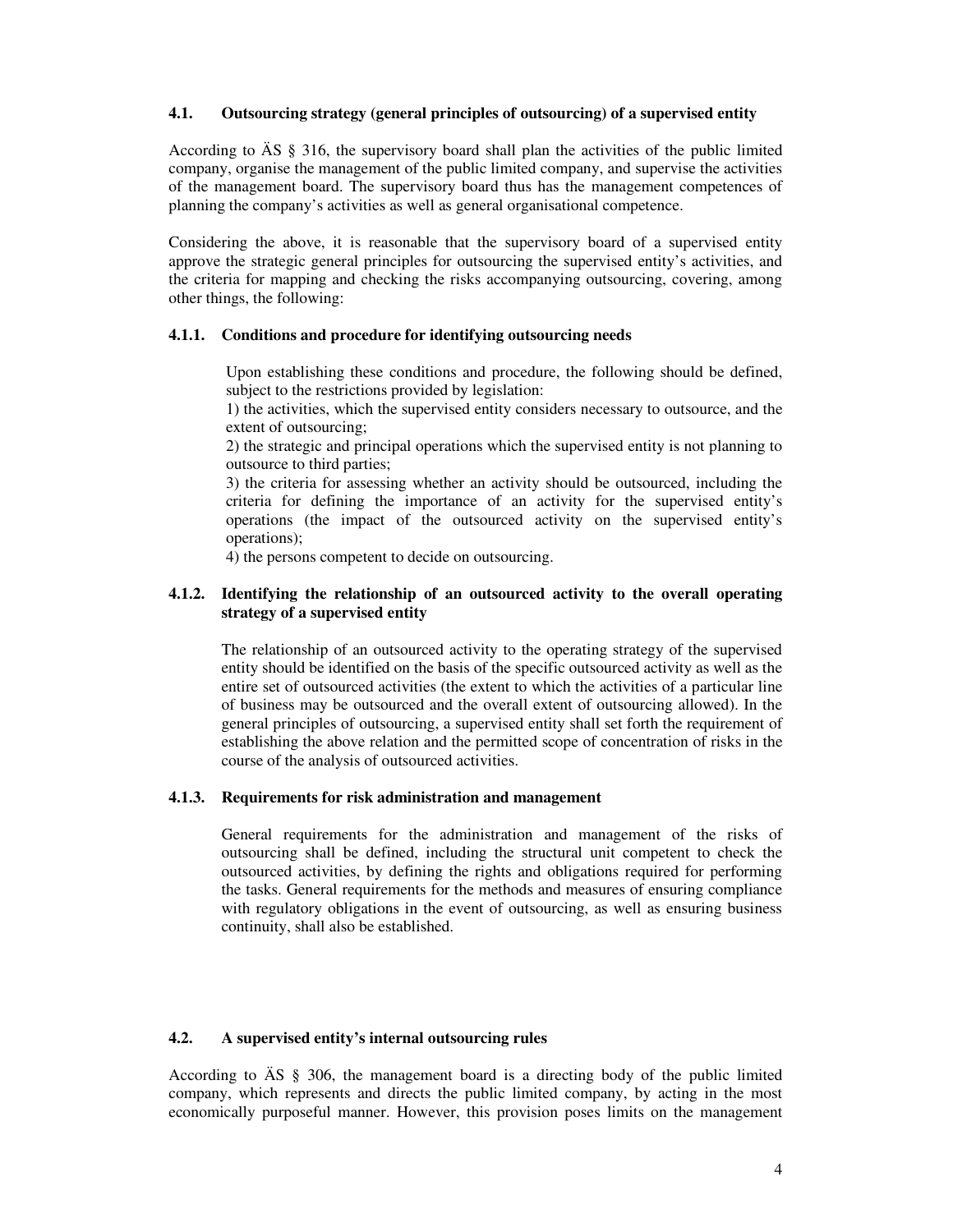board's freedom of decision, as it requires the management board to comply with the lawful orders of the supervisory board. The management board must ensure the implementation, in the supervised entity's operations, of the general principles approved by the supervisory board.

According to ÄS § 306 (7), which provides for the management board's duty of diligence, the management board shall guarantee the application of necessary measures and above all, the organisation of an internal audit in order to detect, as early as possible, any circumstances which are likely to endanger the operation of the public limited company. Compliance with this requirement mainly implies the introduction of an efficient reporting (internal rules) and internal control system and ensuring the availability of information.

It arises from specific laws that a supervised entity has to establish, the internal rules or rules of procedure regulating the activities of the managers and employees, which have to ensure that the activities of the supervised entity, its managers and employees are in compliance with legislation and the lawful decisions of the directing bodies.<sup>4</sup>

Considering the above, the management board has to establish, among other things, the internal rules for identifying the need for outsourcing specific activities and for the accompanying risk analysis (risks and expected benefits of outsourcing), for the selection of the service provider (performing the necessary background investigation), for entering into a specific agreement (form and conditions of agreement), for ongoing supervision of the service provider (including the agreed indicators of assessing the service quality), and for ensuring business continuity upon extraordinary events (business continuity plan).

The internal rules and their level of thoroughness shall correspond to the operations and the related risks of the particular supervised entity<sup>5</sup> and the scope of application of these rules depends on the specific legal relationship and the material circumstances thereof (including the importance of the activity for the supervised entity's operations).

# **5. A supervised entity's acts before outsourcing**

## **5.1. Analysis to identify outsourcing needs**

A supervised entity is required to carry out an analysis to identify the need for outsourcing a particular activity, the scope of outsourcing and its relation to the supervised entity's operations, as well as the accompanying risks, and the methods and measures necessary and suitable for hedging such risks.

The greater the (qualitative or quantitative) impact of the outsourced activity on the supervised entity's operations, the more thorough the analysis should be. The assessment should take into account, without limitation, the inherent features of the particular activity (complicacy of the legal relationship), the risks that outsourcing poses to the supervised entity, the potential consequences of default; the supervised entity's ability to control the performance of the outsourced activity and its ability to meet its obligations to customers and competent authorities; the relation of the financial obligations arising from and the cost efficiency of outsourcing compared to the supervised entity's own performance of these activities.

 $\overline{a}$ 4 See: IFS § 57; KindlTS § 84; § 63 of the Credit Institutions Act (hereinafter KAS); § 82 of the Securities Market Act (hereinafter VPTS); § 28 of the Electronic Money Institutions Act.

Assessment of activities shall include, without limitation, assessment of the products and services offered; aspects pertaining to the customers to whom the service or product is provided or offered; the structure of internal operations. The supervised entity, its managers and employees are in the best position to assess the entity's operations and the circumstances that may entail various risks.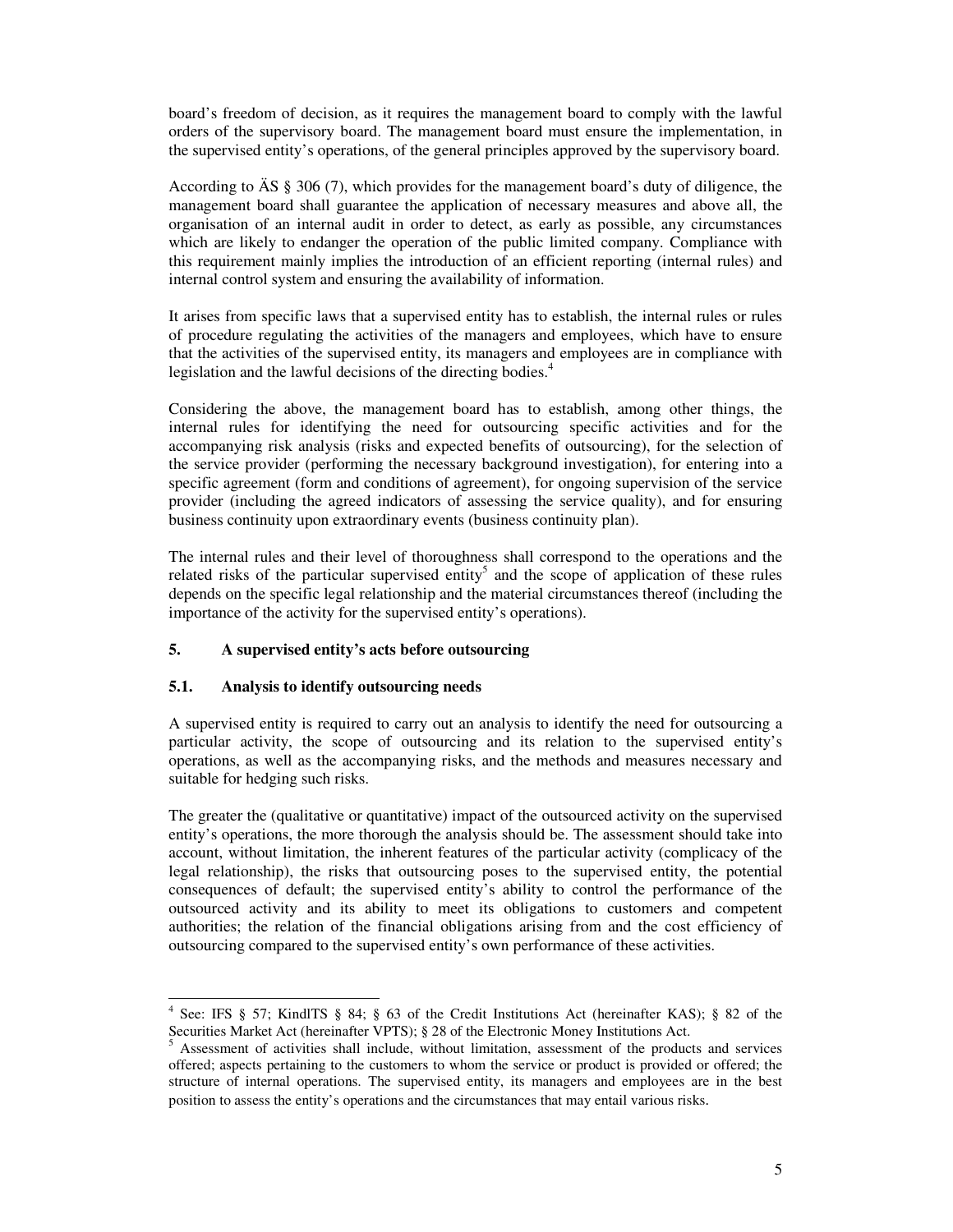The scope and depth of the analysis of outsourcing needs may depend, for example, on whether or not the service provider is related to the supervised entity (parent company or another subsidiary of the same parent company), whether the service provider is subject to state financial supervision, and the scope of such supervision.

5.1.1. **The purpose of outsourcing should be a better performance of the obligations arising from the financial services provided by a supervised entity to its customers. Customers are interested in as good as possible services at a price as low as possible. The as high as possible efficiency of the supervised entity's operations helps achieve this goal.**

Considering the above, a supervised entity has to identify the purposefulness of outsourcing an activity, taking into account the benefits, costs, and risks of outsourcing, and their relation to the supervised entity's own performance of the activity.

Considering all the circumstances relevant to the activity, as well as the supervised entity's operating strategy, structure, competence, and other relevant circumstances, it should be assessed whether outsourcing the activity to the service provider is purposeful. It should also be assessed how to most efficiently arrange for the outsourcing, whether to outsource the activity to a related person specialising in such services or to an unrelated service provider, etc.

**5.1.2. Outsourcing shall not prevent the operations of a supervised entity and the performance of its duties on the required level, and shall not damage the legitimate interests of its customers. Outsourcing shall not prevent (state) supervision on the required level. Outsourcing shall not release a supervised entity from liability to customers and/or competent supervisory agencies.**

Outsourcing shall not prevent the daily operations of a supervised entity or the performance of its duties to its customers, third parties, and competent authorities. This means that outsourcing must not result in damage to a customer's interests in a specific service compared to the situation where the supervised entity would itself perform the relevant duties (considering, among other things, the requirements for enhanced diligence that accompany the provision of financial services). Outsourcing must not restrict a customer's rights or prevent the lawful activities of supervisory agencies in exercising supervision.

## **5.1.3. Outsourcing must not result in a supervised entity not actually pursuing its operations (providing financial services).**

According to this principle, outsourcing must not include a supervised entity's core operations that are an integral part of the services provided to customers, which would have the effect of the supervised entity becoming a legal shell, bearing obligations only, and not having an essential possibility of managing and controlling the services offered to the customers and the quality of such services. A supervised entity shall ensure that upon outsourcing, it remains in actual control of the financial services provided to its customers. Outsourcing shall not become a means of regulatory arbitrage aimed at avoiding specific regulatory commitments.

**5.1.4. The outsourcing analysis shall be accompanied by an analysis of the sustainability of services and an analysis of the risks and strategies accompanying the termination of outsourcing.**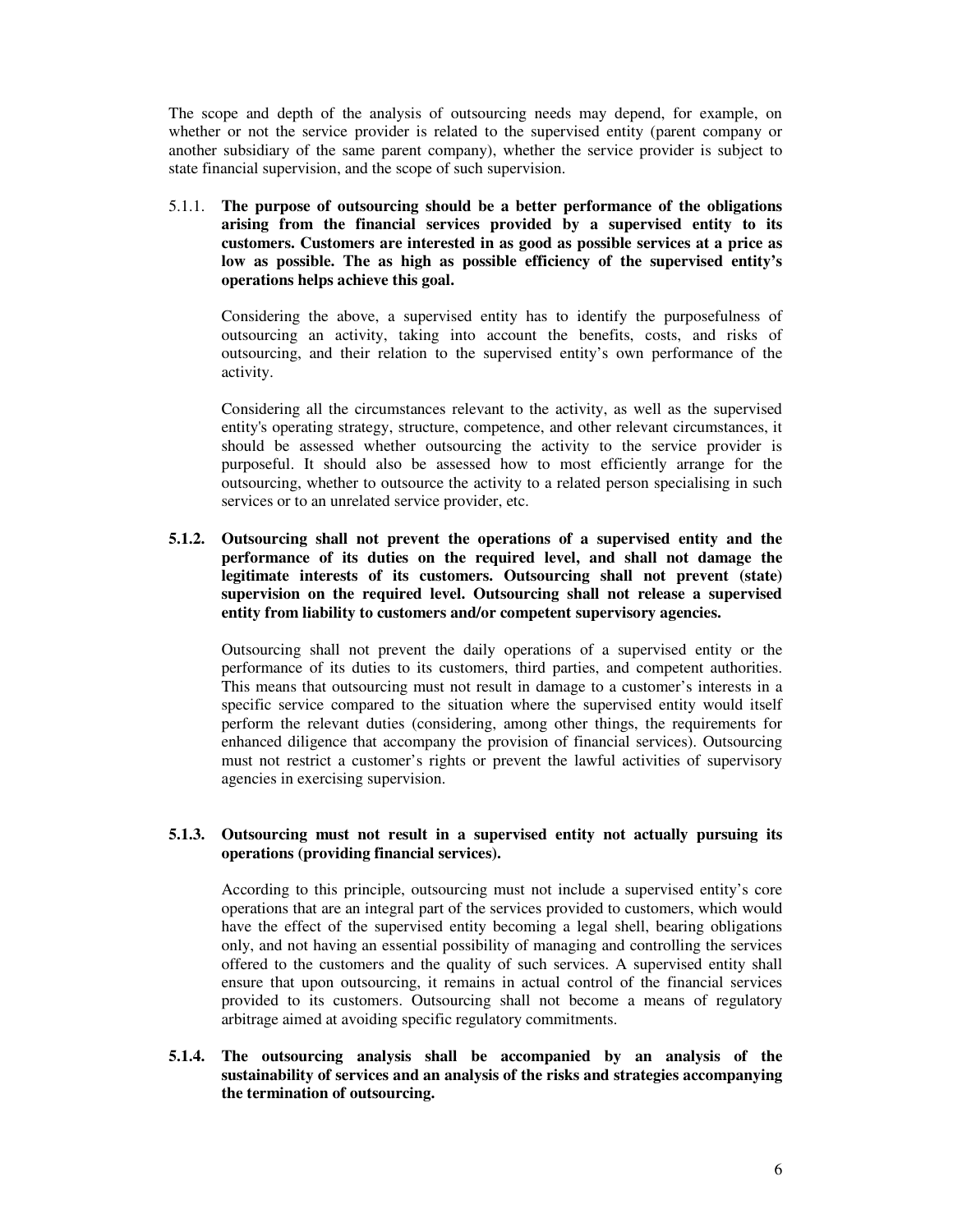Under this principle, a supervised entity has to ensure the sustainable provision of services to its customers even if it no longer continues to use a specific service provider or if the latter defaults due to extraordinary events. A supervised entity shall have a business continuity plan in place in order to ensure business continuity in case of extraordinary events, and an exit plan in the event that it terminates the legal relationship of outsourcing.

# **5.2. Background study of service provider**

When choosing a service provider, a supervised entity is require to carry out a study of the service provider's background in order to assess the specific service provider's suitability for performing the duties of outsourcing and the related risks, taking into account, among other things, the qualifications and activities, financial status, reputation and experience, structure, and other internal procedure aspects of the service provider and of the persons belonging to the same consolidation group as the service provider.

The background study shall cover all the material circumstances that may affect the particular legal relationship; the depth of the study conducted by a supervised entity shall depend on such circumstances. For example, the scope and depth of a background study may depend on whether or not the service provider is related to the supervised entity (parent company or another subsidiary of the same parent company); whether the service provider is subject to state financial supervision and the scope of such supervision; the added operational risks inherent with a service provider located in another jurisdiction, which should be assessed adequately.

Persons, who do not meet the criteria set out by legislation or established by a supervised entity, shall not be used for outsourcing.

## **5.2.1. The service provider shall be qualified to perform relevant tasks.**

When choosing a qualified service provider, a supervised entity shall make sure that the person is able to comprehend and perform the obligations arising from outsourcing, that the service provider understands the goals of the outsourced activity and the broader objectives of the supervised entity, and is able to contribute to the achievement of these objectives.

A service provider shall have the necessary and adequate knowledge and experience (competence and experience of the staff if the service provider is a legal person) in order to meet its obligations in the best way for the supervised entity and/or the latter's customers, without damaging the interests of the supervised entity and/or its customers, and applying the necessary and adequate measures to avoid conflicts of interests. A supervised entity shall identify the potential direct and indirect interests of the service provider that may cause conflicts with the interests of the supervised entity and/or its customers upon the provision of the service. Apparent conflicts of interest can prevent the provision of quality services. Specific laws may establish specific prohibitions on the use of service providers in whose case there would be an apparent conflict of interests.<sup>6</sup>

Where a service intended to be provided to a supervised entity established in Estonia meets the criteria of activities for which a state licensing procedure is prescribed, the service provider is required to hold such a licence or, if the service provider is located

 $\overline{a}$  $6$  According to IFS  $§$  74 (3), the investment of the assets of a fund shall not be transferred to the depositary of the fund or to a third party in a case in which a conflict of interest between the third party and the management company, the fund or the shareholders or unit-holders of the fund may arise.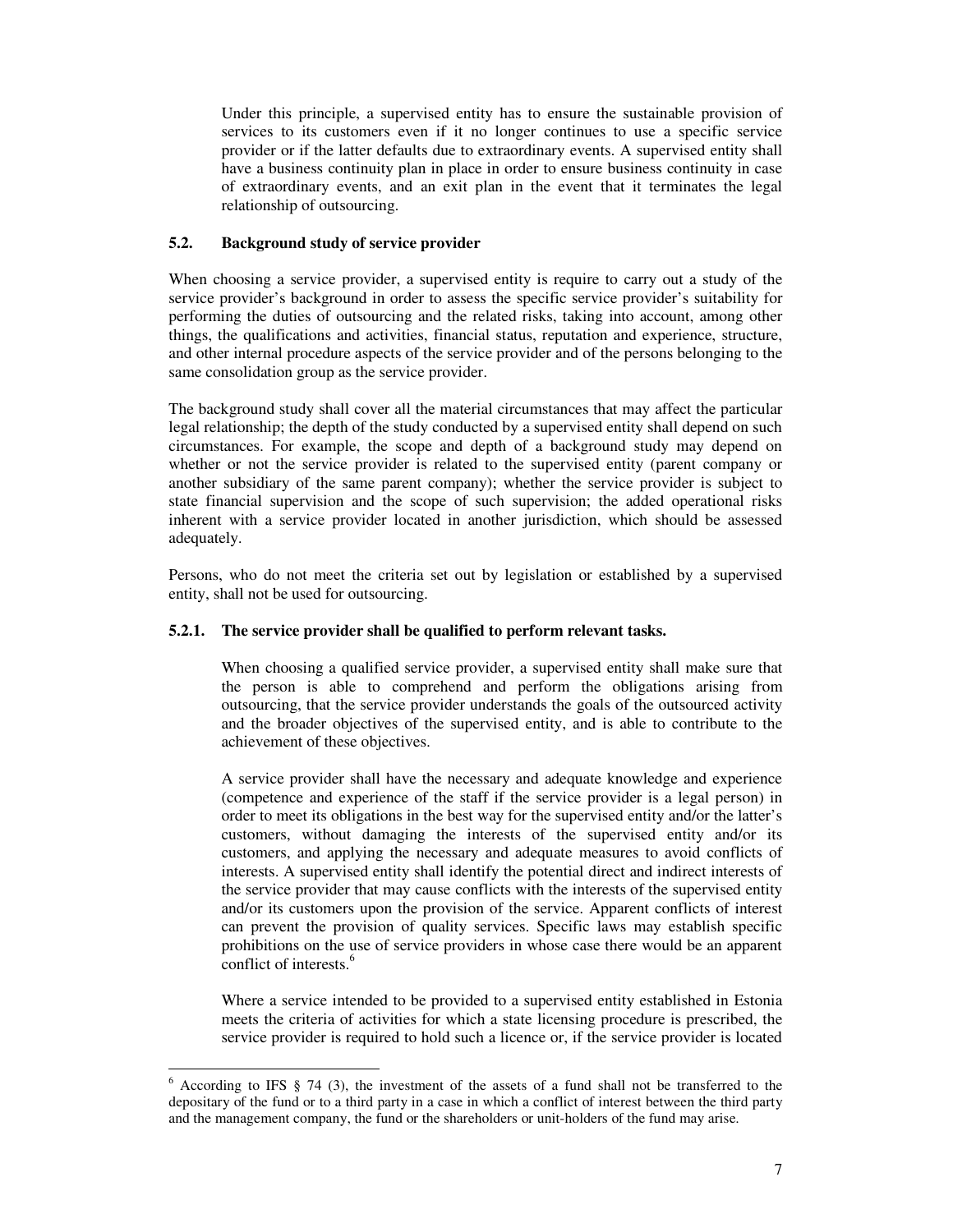abroad, have a legal basis for the provision of the relevant service under the legislation of the country of location, if such a basis for activity is recognised under the legislation of the Republic of Estonia. Specific laws may establish more detailed requirements for the qualifications of service providers.<sup>7</sup>

### **5.2.2. A service provider shall be able to perform its duties in a sustainable manner.**

The level of organisation and technical arrangements (technical systems and means) shall be adequate for the provision of a specific service and there shall be no legal, technical or organisational obstacles to the provision of services to the required scope and under the required conditions. A service provider shall have plans of business continuity in place so as to ensure business continuity in case of extraordinary events.

The financial background of a service provider shall be transparent and sufficient to provide the service in a sustainable manner, taking into account the complicacy and scope of the service and the related risks. Specific laws may establish additional requirements for the financial indicators or service providers or requirements for additional guarantees.<sup>8</sup>

Considering all relevant circumstances, it may be justified to require a service provider to provide additional guarantees or other securities to hedge the risks inherent in or arising from the provision of the service.

### **5.2.3. It must be possible to control and supervise a service provider's activities.**

A supervised entity should make sure when choosing a service provider that it has the necessary and adequate legal and technical means to control and assess in terms of quality and quantity the service provider's activities in performing the outsourced tasks. A supervised entity also has to secure a possibility of giving the service provider further instructions for carrying out the outsourced activities.

A supervised entity has to make sure that the Financial Supervision Authority has a possibility of exercising state supervision over the service provider. This requires special attention where a cross-border service provider is used, in which case it should be assessed whether the Financial Supervision Authority has sufficient measures at its disposal to carry out supervisory operations in the relevant jurisdiction, taking into account among other things the legal bases for efficient cooperation with the competent authorities of the relevant jurisdiction and/or the service provider's

 $\overline{a}$ 

According to IFS  $\S$  74 (2), the investment of the assets of a fund may only be transferred to a management company, credit institution or investment firm which holds an activity licence for the provision of services specified in clause 43 5) of the Securities Market Act, as well as to a management company, credit institution or investment firm founded in a foreign state which, pursuant to the activity licence thereof, has the right to provide securities portfolio management services. In addition to the above persons, organisation of the issue and redemption of units may also be transferred to the Estonian Central Register of Securities. According to IFS §§ 74 (5) and 120 (2), maintenance of a register of the units of a common fund may be transferred only to a management company founded in Estonia or in a foreign state, the depositary of the fund or another depositary founded in Estonia or in a foreign state, the registrar of the Estonian Central Register of Securities or to another person founded in Estonia or in a foreign state which meets the requirements provided for in IFS § 125 and which, according to the legislation of the home state, are not prohibited from provision of the service of maintenance of a register of securities.

<sup>&</sup>lt;sup>8</sup> According to IFS § 120 (5), the liability of a registrar arising from provision of the service of maintenance of the register of units shall be insured or guaranteed to the extent established by a regulation of the Minister of Finance, unless the registrar is a credit institution or an insurer.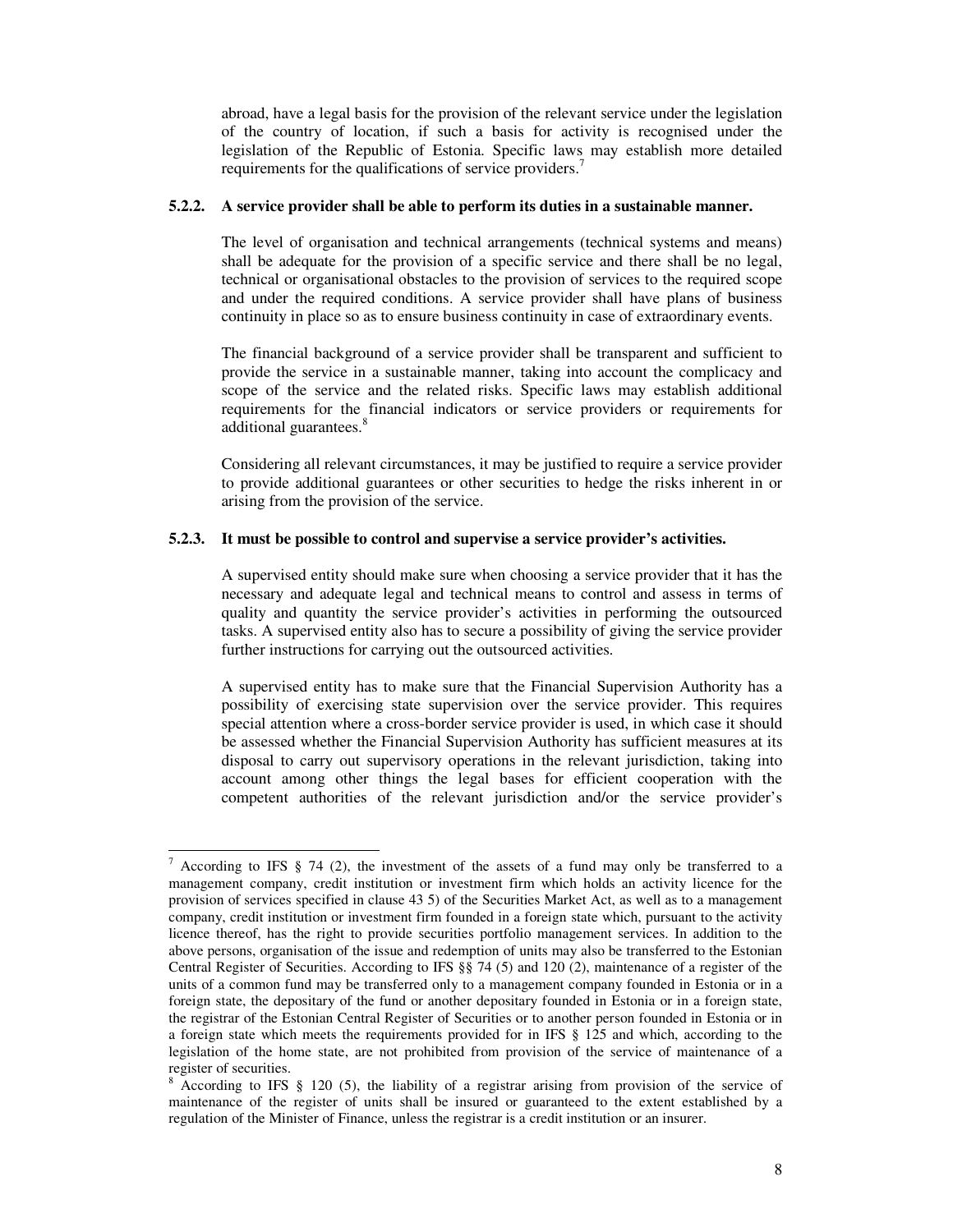willingness and/or possibilities of voluntarily subjecting to the Financial Supervision Authority's supervision.

## **5.2.4. Where a cross-border service provider is used, the supervised entity has to additionally assess the risks related to and/or arising from the relevant jurisdiction.**

When using a service provider located in another jurisdiction, the legal, economic, political, etc. environment as well as the risks of outsourcing should be assessed, among other things, taking into account the peculiarities arising from and/or accompanying the above factors.

## **5.2.5. The fees and charges for using the particular service provider shall be assessed upon outsourcing.**

Upon outsourcing, the amount of fees payable and the scope of expenses to be covered shall be assessed, among other things, taking into account the market and competition conditions related to the specificity of the service. The cost-benefit analysis shall also take into account the costs of the service directly or indirectly paid by the customers, including any agreements between the service provider and the supervised entity (agreements on splitting the costs, soft commissions, etc.).

In the event of financial services, the circumstances directly or indirectly affecting the scope of the customer's financial obligations should be as transparent and comprehensible as possible, so as to ensure the general transparency and reliability of the financial market.

### **5.3. Analysis of risks related to outsourcing**

All the risks of outsourcing shall be assessed and analysed, and the necessary and proportional measures shall be taken to manage such risks. The analysis of risks related to outsourcing covers various factors, including the following.

## **5.3.1. Strategic risk**

The service that the service provider provides to the supervised entity is not in line and does not contribute to the attainment of the supervised entity's strategic objectives. This may be caused, among other things, by insufficient analysis before outsourcing or the insufficient supervision of the service provider.

## **5.3.2. Reputation risk**

Negative publicity for the supervised entity's operations, regardless of the verity of such publicity, may reduce the customer base and income or increase costs of legal assistance. A lower than required quality of the service provider's services, failure to comply with the supervised entity's enhanced operational requirements and diligence, an inadequate standard of customer service, the service provider's reputation, etc., may cause additional reputation risk for the supervised entity.

#### **5.3.3. Risk of non-compliance with operational requirements and financial risk**

Upon outsourcing, a supervised entity is liable for the service provider's failure to comply with operational requirements. This risk may be aggravated, among other things, by insufficient protection of confidential information (especially that concerning customers and their economic interests), insufficient IT security,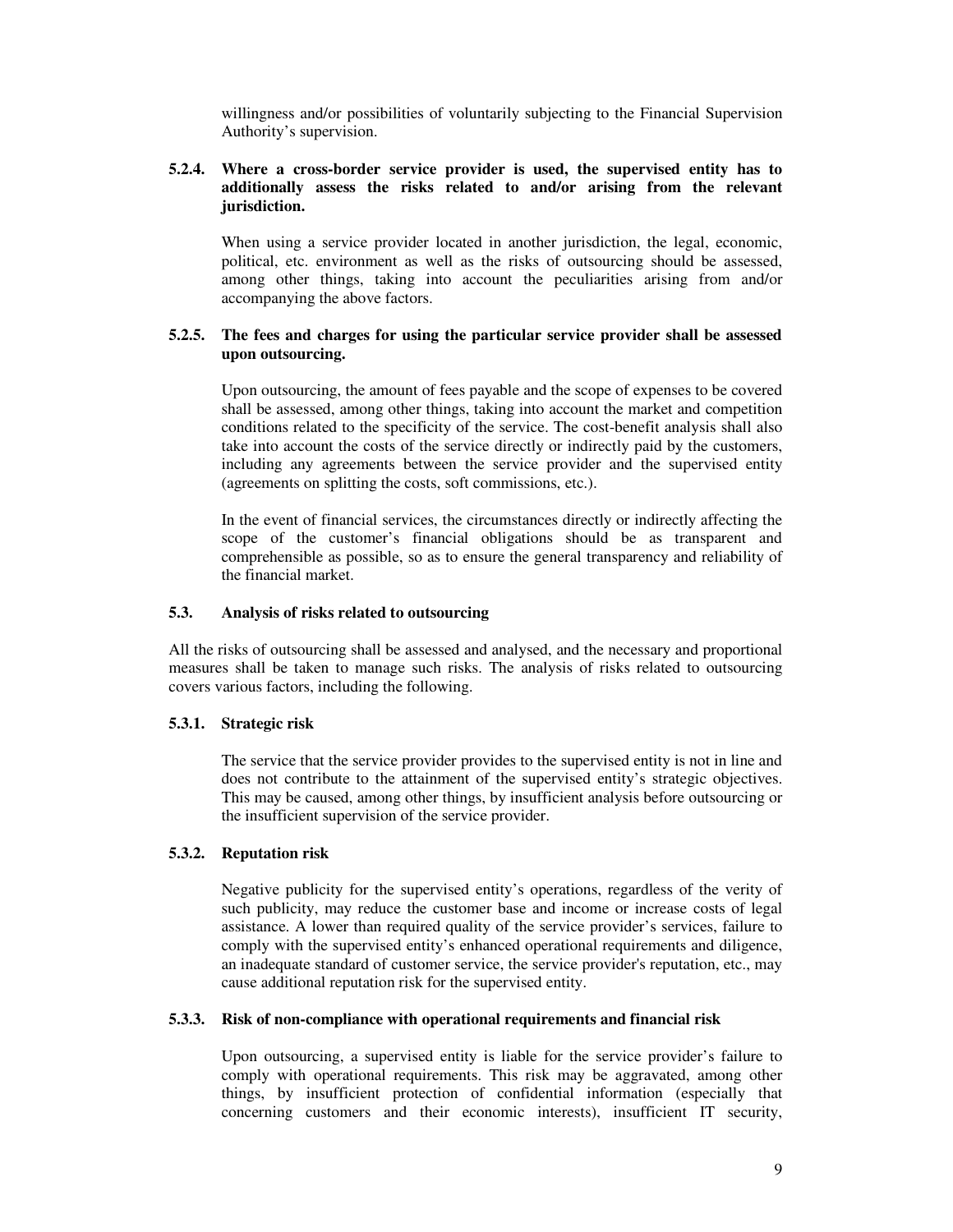insufficient management of conflicts of interests, etc. The risk can be materialised, among other things, by insufficient analysis before outsourcing or insufficient supervision of the service provider's performance.

## **5.3.4. Access risk**

Outsourcing may prevent a supervised entity from performing its duties to competent authorities as well as make it more difficult for competent authorities to adequately supervise the service provider.

## **5.3.5. Credit risk and business continuity risk**

Excessive reliance on one service provider, the lack of suitable exit strategies, loss of necessary internal know-how, and the inflexibility of contracts for the application of a quick exit strategy may result in additional credit risks, exit strategy risks and business continuity risk.

# **5.3.6. Operational risk**

Problems in the activities of one undertaking influence the performance of other undertakings and/or the entire financial system. Outsourcing increases the risk of loss arising from inadequate or failed internal processes, people and systems, or from external events.

# **6. Requirements for the legal relationship of outsourcing**

# **6.1. Requirements for outsourcing contracts**

Upon outsourcing, a supervised entity is required to exactly and clearly specify in a written contract the nature and scope of the outsourced activity and all the contractual rights, obligations, and liabilities of the parties so that these can be unambiguously understood, performed, and controlled by the parties. A supervised entity shall pay attention to the following, among other things, when entering into an outsourcing contract.

## **6.1.1. Defining the outsourced activity and its scope**

An outsourcing contract shall specify exactly the outsourced activity and its scope, including the requirements for the service to be provided.

A supervised entity shall establish criteria for the service provider which the latter shall meet at all times, taking into account its competence and ability to perform tasks efficiently, reliably, and in compliance with enhanced diligence standards.

# **6.1.2. Rights and obligations, remuneration**

A contract shall set out and specify the content the material rights and obligations of the parties in sufficient detail (whether aimed at achieving a specific result or making all reasonable efforts to achieve a result), the parties' liabilities and legal remedies, taking into account the outsourced activity and its scope, as well as the good practice applicable to the professional activities of the parties (the service provider agrees to comply with the practice applicable to the supervised entity's profession or operations), as well as the principles of good faith and reasonability.

The contract shall also provide for the service provider's obligation to notify of changes in the material circumstances pertaining to outsourcing, which may give rise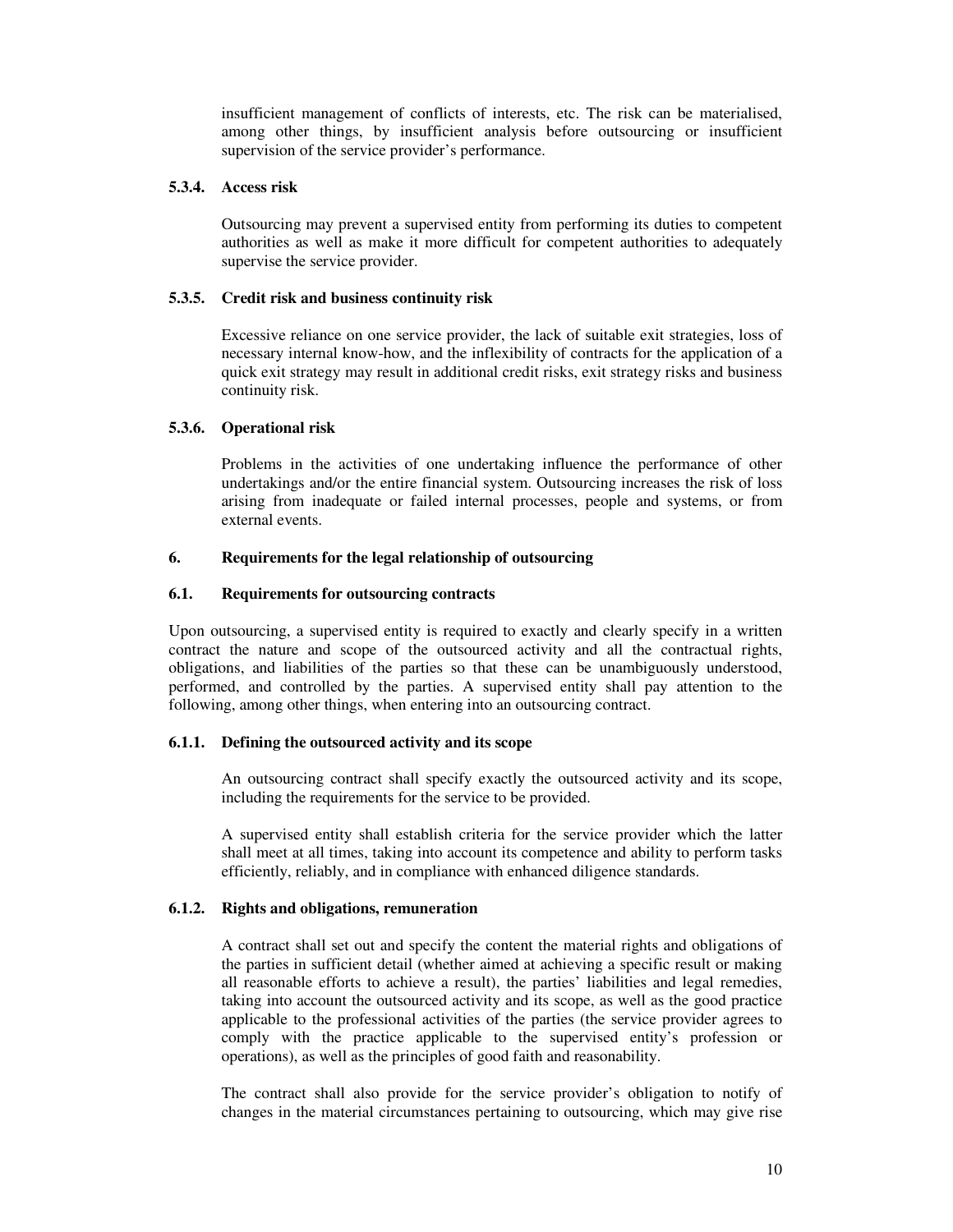to the termination or amendment of the contract, procurement of licences and/or consent from competent authorities, etc.

A contract shall provide for remuneration for the services, taking into account that the circumstances affecting the financial service aimed at the end consumer should be as clear and transparent as possible in a situation where the outsourcing fee is, as a rule, charged within the fee paid to the supervised entity by the consumer.

## **6.1.3. A contract must not prevent a supervised entity from meeting its obligations or being subject to state supervision**

In a contract, a supervised entity shall establish the necessary and adequate rights and the corresponding obligations of the service provider, which are necessary for the efficient control of the performance of the tasks related to the outsourced activities both by the supervised entity and competent authorities (accountability, the right to audit, etc.). A contract (legal relationship) with a service provider must not restrict the supervised entity in the performance of its legal and contractual obligations. A contract shall also provide for e.g. the supervised entity's right of access to information and data concerning the performance of the tasks related to the outsourced activities, the measures to be taken if the service provider fails to meet its obligations, etc.

### **6.1.4. Ownership and use of assets related to outsourcing (including intellectual property)**

A contract shall specify the ownership, use, and the procedure for and conditions of transfer of any tangible and intangible assets required for the tasks related to the outsourced activity and/or acquired by way of performance of such tasks.

#### **6.1.5. Security of information technology**

The parties must agree on requirements for information systems, which are suitable and adequate for performing the tasks related to outsourcing, taking into account the nature and relevant circumstances of the particular legal relationship. The information systems shall meet the operability, integrity and confidentiality requirements arising from the particular activity.

Detailed requirements for information technology solutions are provided in the **Financial Supervision Authority's advisory guidelines "Requirements for the organisation of the field of information technology"**.

# **6.1.6. Confidentiality**

Outsourcing may be accompanied by a need to disclose confidential information to the service provider, which may result in additional risks to the supervised entity and/or the interests of its customers. Therefore, a confidentiality obligation and a prohibition on using any confidential information revealed to the service provider for purposes other than those arising from the contract shall extend to the service provider. These circumstances should be addressed in the framework of the particular contract by establishing a confidentiality clause, potential sanctions, defining the burden of proof, etc. See also paragraph 6.3 of these guidelines for the confidentiality obligation.

## **6.1.7. Securities and guarantees**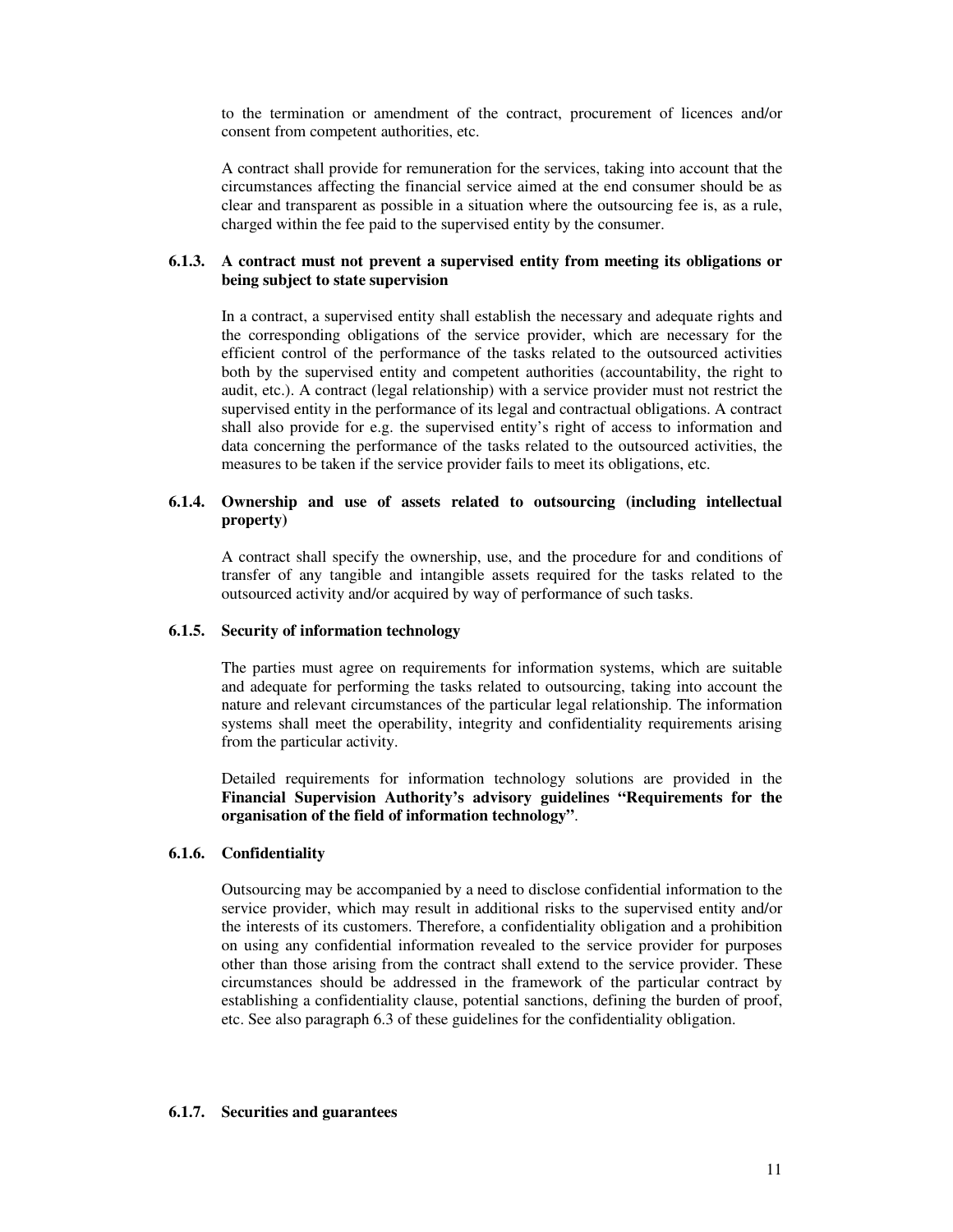A contract shall set out requirements, as needed, for additional guarantees required of the service provider in order to secure the due performance of obligations and compensation for any damage that might occur.

#### **6.1.8. Permissibility and conditions of subcontracting by the service provider**

Where subcontracting is permitted, it shall be subject to all the conditions that have been established for outsourcing.

The primary service provider must have the supervised entity's consent for subcontracting (the supervised entity needs sufficient information on the circumstances and risks of subcontracting in order to decide on granting its consent).

### **6.1.9. Amendment, expiration and termination of contracts**

A contract shall set out the bases and conditions of and procedure for amendment, expiration and termination (both regular and extraordinary termination). A relevant precept or other coercive measure of a relevant competent authority shall be included among the bases for termination of the contract. The bases of amendment, expiration or termination may arise as imperatives from legislation. The contract shall also set out the parties' obligations that remain in force after the termination of the contractual relationship (including the confidentiality obligation).

### **6.1.10. Choice of applicable law**

The applicable law shall be chosen, keeping in mind that the chosen law should not prevent the exercise of necessary and adequate supervision over the service provider. The requirements arising from the Private International Law Act (hereinafter REÕS) shall be taken into account in the choice of applicable law.

According to REÕS § 32 (3), the fact that the parties have chosen a foreign law to govern the contract, whether or not accompanied by the choice of foreign jurisdiction, shall not, where all the elements relevant to the contract at the time of the choice are connected with one state only, prejudice application of such rules of the law of the state which cannot be derogated from the contract (mandatory rules).

## **6.1.11. Settlement of disputes**

A contract shall establish an efficient procedure for the settlement of disputes and, where necessary, define the jurisdiction, having particular regard to the protection of the interests of the supervised entity's customers so as to ensure the sustainable provision of quality services.

### **6.2. Obligations pertaining to control of the service provider**

Considering that outsourcing does not release a supervised entity from liability, and with a view to the customer's legitimate interests and expectations for quality and professional financial services, and taking into account the need to secure the stability, reliability and efficiency of the financial sector and to reduce systemic risks, a supervised entity shall ensure the exercise of necessary and sufficient supervision over the service provider's activities.

Outsourcing shall not prevent supervision at the required level over the service provided and/or over the supervised entity. Relevant supervision covers both the supervised entity's own diligence duty of ensuring sufficient control over the outsourced activities and the rights and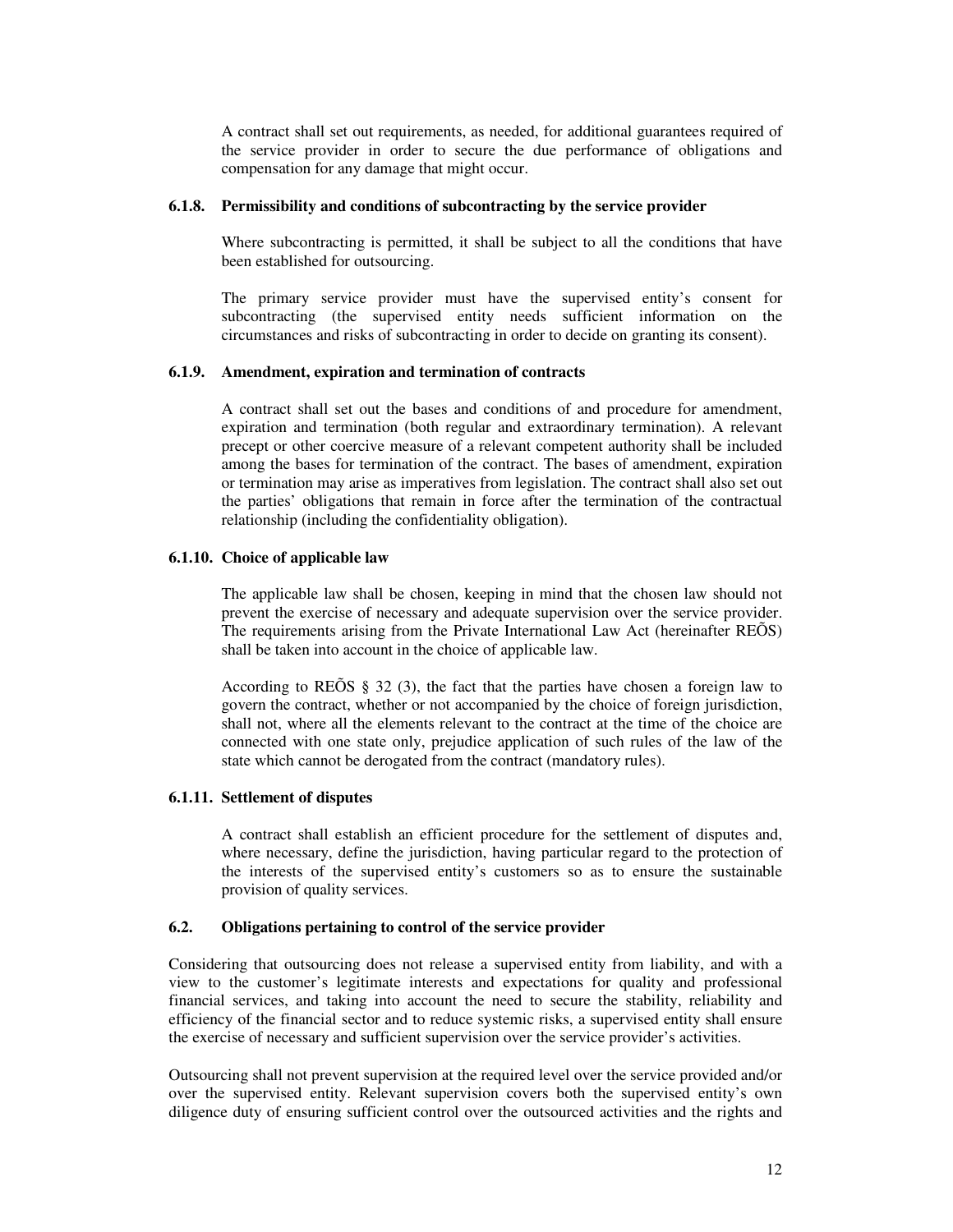possibilities of competent national supervision authorities to supervise the service provider's activities as necessary within the limits of their powers.

### **6.2.1. A supervised entity shall have rules in place which the provided service should meet, criteria for the assessment of the qualitative and quantitative compliance of the provided service, as well as measures and methods of relevant control.**

The relevant code of practice shall include a procedure for continued monitoring of the outsourcing risks; criteria for the qualitative and quantitative assessment of the service provider's activities and for the activity reports of the service provider and the auditing of the service provider, to secure the required quality and quantity of performance. A supervised entity shall appoint a unit or employee in its organisation who is responsible for controlling each outsourcing relationship.

## **6.2.2. A supervised entity shall ensure that it has adequate legal and technical facilities and resources for supervising the service provider's activities.**

A supervised entity shall ensure that the outsourcing contract provides for the supervised entity's necessary and adequate rights to control and assess the service provider's activities and the corresponding obligation of the service provider to subject to such control and to cooperate.

A supervised entity's rights shall include, without limitation, the right to receive exhaustive information on the service provider's activities (the service provider's reporting duty), to give further instructions for performing tasks, and to require compliance with such instructions.

A supervised entity shall ensure that it continues to have sufficient facilities and resources for exercising its rights and that the supervised entity exercises its rights so as to secure the best interests of its customers.

## **6.2.3. A supervised entity shall ensure that competent national supervision authorities have adequate possibilities to perform their supervisory duties.**

 As a rule, the Financial Supervision Authority's control and assessment of a supervised entity's outsourcing of activities related to the financial services provided by it is essentially follow-up control, which is based on specific contracts and the actual activities of the supervised entity and the service provider.

 A supervised entity is required to inform the Financial Supervision Authority of outsourcing, since this is a material circumstance pertaining to the supervised entity's operations, which may have a substantial impact on the interests of the supervised entity's customers.

The contract shall ensure that competent national supervision authorities have a reasonable possibility of supervising the service provider, including access, both direct

 $\overline{a}$ 

 $9$  According to IFS  $§$  73 (4), a management company shall promptly inform the Financial Supervision Authority of the transfer of the duties related to the management of a fund and shall submit a copy of the contract on the transfer of duties. According to KindlTS  $\S$  65 (4), an insurance undertaking shall promptly notify the Financial Supervision Authority of the transfer of operations related to insurance activities and submit a copy of the contract for transfer of operations thereto. KAS § 108 provides for the obligation of credit institutions to notify the Financial Supervision Authority. Under specific laws, the Financial Supervision Authority may require the supervised entities to present the information and documents necessary for supervision.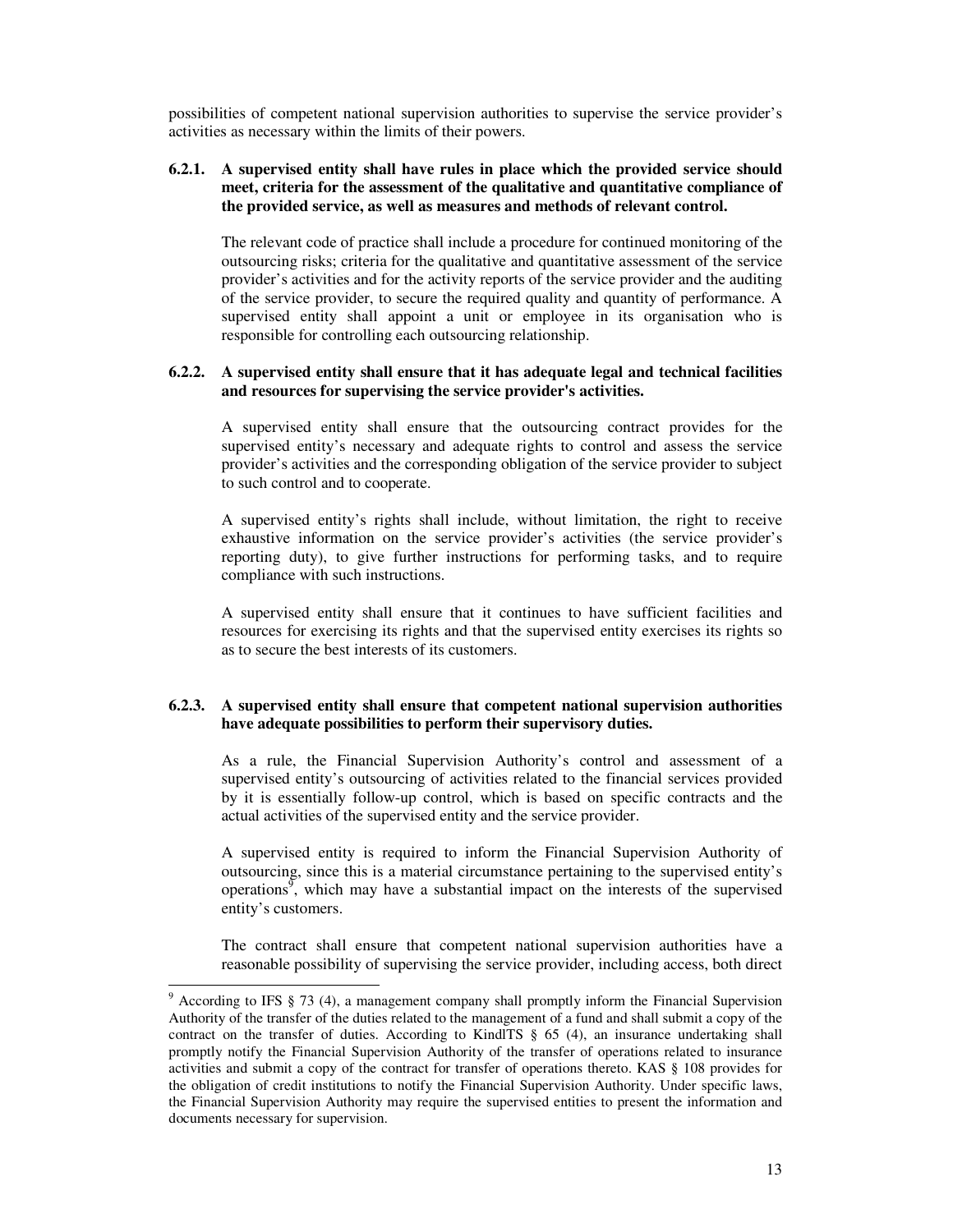and indirect via the supervised entity, to the documents and information held by the service provider, and of exercising other necessary control over the service provider, and the corresponding right of the service provider to subject to the supervision of a competent authority. This is of particular importance when service providers located in other jurisdictions (especially outside the European Union) are used, in which case the competent supervision authorities' possibility of efficiently supervising the provision of financial services and the activities of the supervised entity and service provider may be restricted.

### **6.3. Protection of confidential information**

The confidentiality of information is a regime applicable in the handling of information, which specifies the extent to which the data is not available or disclosed to unauthorised persons, processes, or other existences.

VÕS § 625 provides for the general duty of confidentiality in mandate relationships. According to this provision, during the performance of a mandate, the mandatary shall maintain the confidentiality of facts which become known thereto in connection with the mandate and which the mandator has a legitimate interest in keeping confidential. The mandatary's duty of obligation continues after the end of the mandate relationship insofar as this is necessary to protect the interests of the mandator. Confidential information may be disclosed with the mandator's permission or in the case and to the extent provided by law.Additional and/or special requirements for using the information on clients that a supervised entity acquires in the course of providing services may arise from specific laws. According to KindlTS § 54 (3), managers and employees of insurance undertakings, persons acting on the authorisation or orders of such persons are required to maintain, during and after their employment or operation and for an unspecified term, the confidentiality of all information which becomes known to them and which concerns the economic status, state of health, personal data or the business or other professional secrets of policyholders, insured persons or beneficiaries, unless otherwise prescribed by law.

The confidentiality obligation of credit institutions is regulated to the greatest extent by a special provision. KAS § 88 considers all data which is known to a credit institution concerning the financial status, personal data, transactions, acts, economic activities, business or professional secrets, or ownership or business relations of the clients of the credit institution or other credit institutions information subject to banking secrecy regardless of the transaction or operation in the course of which such data became available to the credit institution. As a rule, the obligation to keep banking secrets extends without a term to the managers and employees of a credit institution as well as other persons who have access to banking secrets. This confidential data may be disclosed only with the written consent of the customer or in the events and pursuant to the procedure provided by law to the persons entitled thereto by law.

IFS §§ 120–125 further regulates the maintenance of registers of fund units, which among other things is subject to the requirements of the Personal Data Protection Act (hereinafter IKS). IFS § 124 defines the scope of persons who may examine the information entered in the register of units and the extent of their access.

Considering the above and the fact that transferring confidential information or access to it to third parties entails an additional risk to the proprietary and non-proprietary interests of customers, the Financial Supervision Authority maintains that the following aspects need to be considered upon outsourcing where this involves the transfer of confidential information (disclosure to a service provider).

## **6.3.1. A legal basis for disclosing confidential information to third parties, having regard to the customers' interests and taking into account the requirements of**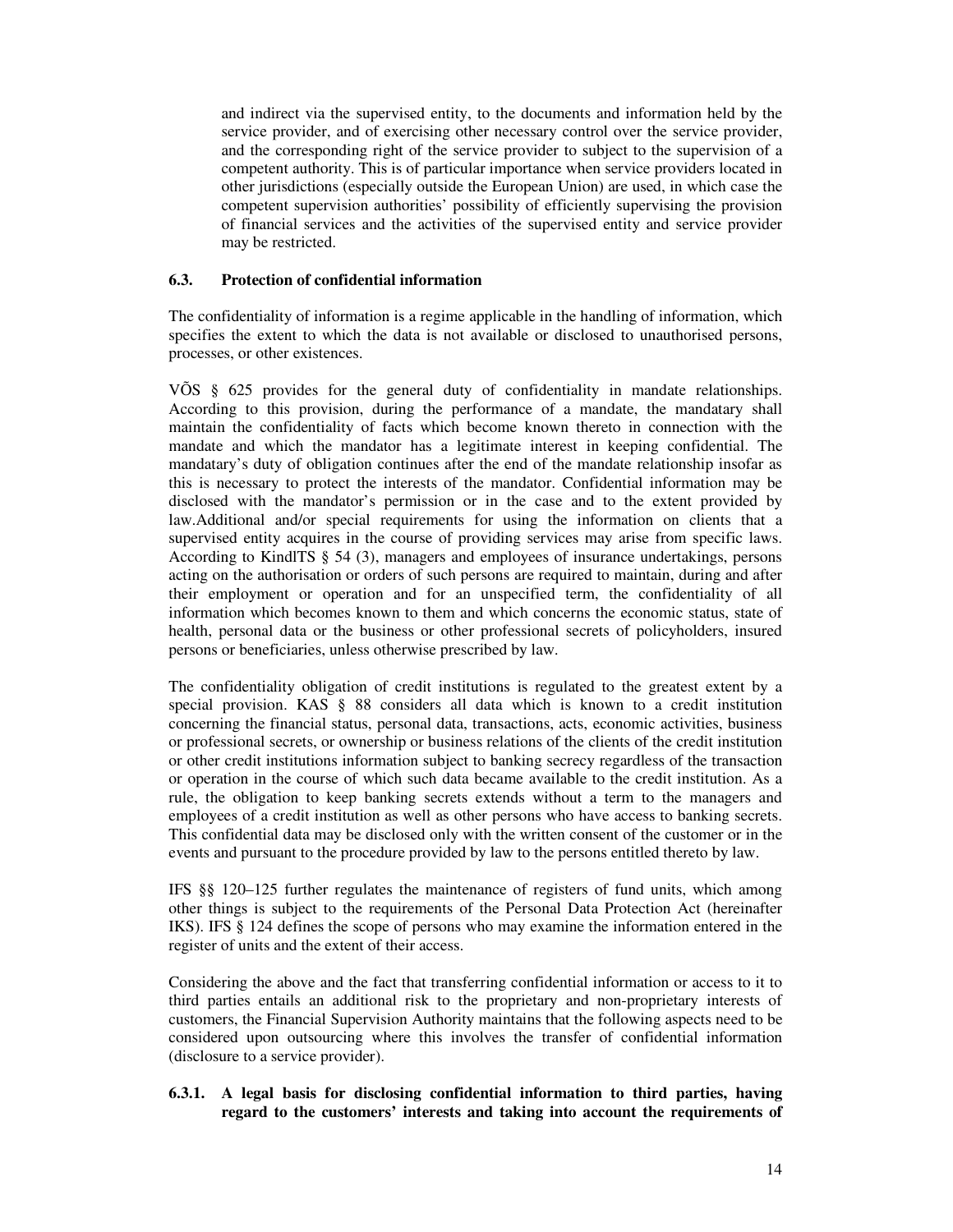### **legislation and the professional practice of the relevant area of activity (principle of lawfulness)**

When addressing a supervised entity for services, a customer presumes that the supervised entity will provide the service itself. This presumption is also legalised by VÕS § 622. Considering that a supervised entity is not prohibited from using the assistance of third parties in performing the mandate, the supervised entity may need to disclose the confidential information acquired in the course of providing the service to such third parties. A legal entity needs a legal basis for doing so; the legal basis is usually provided by the customer's expression of will (consent to the communication of confidential information to third parties) or arises from law.

A customer's relevant expression of will may be set out in a contract regulating the legal relationship between the supervised entity and the customer. To ensure that the customer's consent is informed and based on relevant information, the customer must be aware of the circumstances of the consent (preferably specified in the contract).

Considering the above, a customer needs to know, among other things, the purpose for which confidential information may be disclosed to third parties (in the case of outsourcing, for the performance of tasks related to a specific service by the service provider), the persons or categories of persons to whom personal data may be communicated (a specific person or persons meeting specific criteria and/or a list of operations for the performance of which confidential information is disclosed to third parties).

A general clause under which a customer grants his general consent to the disclosure of confidential information to third parties is contrary to good practice, unless the customer is aware of all the circumstances of the consent.

Where the right to disclose confidential information arises directly from law or is implied by law, and the supervised entity's disclosure of such information is limited to the scope of the relevant authorisation, the customer need not make an additional expression of will.

### **6.3.2. Confidential information is used only for the provision of a specific service (attainment of specific goals – the principle of purposefulness)**

A supervised entity shall take appropriate measures to ensure that the confidential information disclosed to a service provider is used purposefully for the performance of specific tasks and is not abused. A service provider must not use confidential information given to the service provider in connection with outsourcing for purposes not related to or not arising from the performance of the tasks related to outsourcing in the course of the provision of financial services.

## **6.3.3. A service provider is not communicated more information than is necessary for the provision of the specific service (***de minimis* **principle)**

Considering that the communication of confidential information or the granting of access to confidential information to third parties entails an additional risk to the customer's proprietary and non-proprietary interests, information disclosed to a service provider shall be limited to that which is necessary for the due performance of the specific tasks. Such information shall be relevant and complete, in order to prevent distortions that might result in a deterioration of service quality or other threat to the customer's legitimate expectations.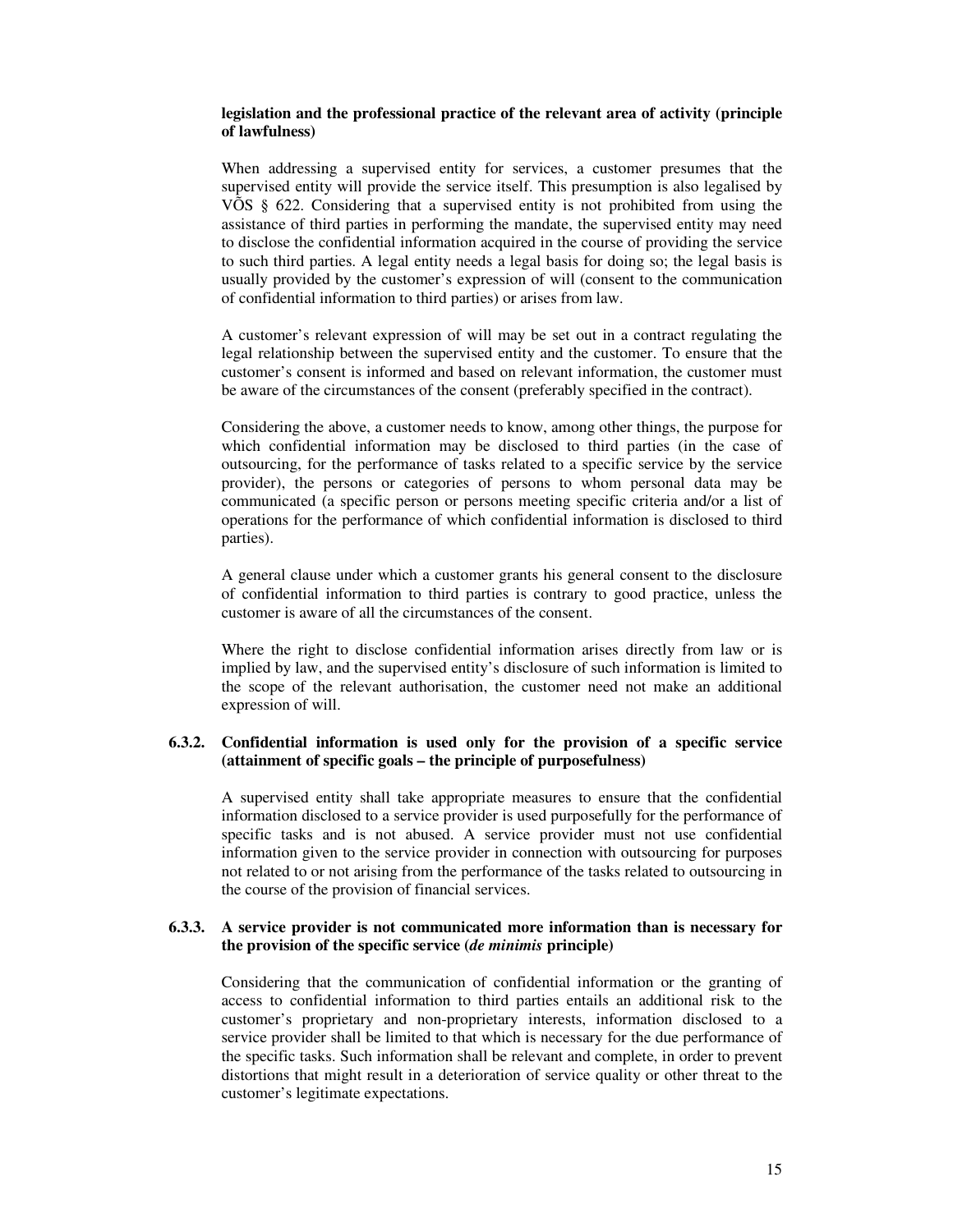## **6.3.4. A supervised entity shall take the necessary measures to ensure the protection of the confidential information (pertaining to both the supervised entity and the customers) disclosed to a service provider**

A supervised entity shall ensure in an outsourcing contract that the service provider will handle confidentially the confidential information that is disclosed to the service provider and/or becomes available to the service provider in the course of providing the service; the contract shall provide for specific liability in the event of breach of the confidentiality obligation.

A supervised entity shall define the minimum requirements for the service provider's organisational, physical and (information) technological measures to ensure the protection of confidential information. Such requirements shall among other things establish the obligation to ensure the operability and updating of the relevant system. Processing of personal data is subject to the provisions of the Personal Data Protection Act. A service provider is required to give notice of any unauthorised access to confidential information, as well as of the measures taken to prevent and stop such violations.

## **7. Operational requirements upon termination of legal relationship**

# **7.1. Termination of legal relationship**

A supervised entity shall have the right to terminate an outsourcing contract at any time by a reasonable term for advance notice.

It should be kept in mind when entering into an outsourcing contract that a competent supervision authority may have the right to demand the outsourcing contract to be terminated. The parties shall be aware of this when entering into a contract and take appropriate measures to ensure that such a demand can be met. This right shall give the supervised entity the possibility to act in the best interests of its customers if outsourcing becomes unreasonable, given the market situation. The reasonable term for advance notice should also ensure a possibility for each party to organise and secure the continuity of its business when the legal relationship terminates.

# **7.2. Obligations of the parties upon the termination and further obligations after the termination of the outsourcing contract**

The parties shall ensure the transfer of assets (including intangible assets) to the owner, ensure the preservation of the assets and preclude the non-purposeful use or abuse of the assets until their transfer to the owner.

Where a service provider has acquired assets (including intangible assets) in the course of and/or in connection with performing the tasks relating to outsourcing, which are necessary for the supervised entity for the provision of services and/or ensuring business continuity, the transfer of such assets from the service provider to the supervised entity or, at the supervised entity's request, to a third party, shall be guaranteed.

The parties must ensure that the obligation to keep confidential the confidential information that the parties have acquired in the course of or in connection with the provision of services, remains in force and is complied with after the legal relationship is terminated.

## **7.3. Ensuring business continuity in case of extraordinary events**